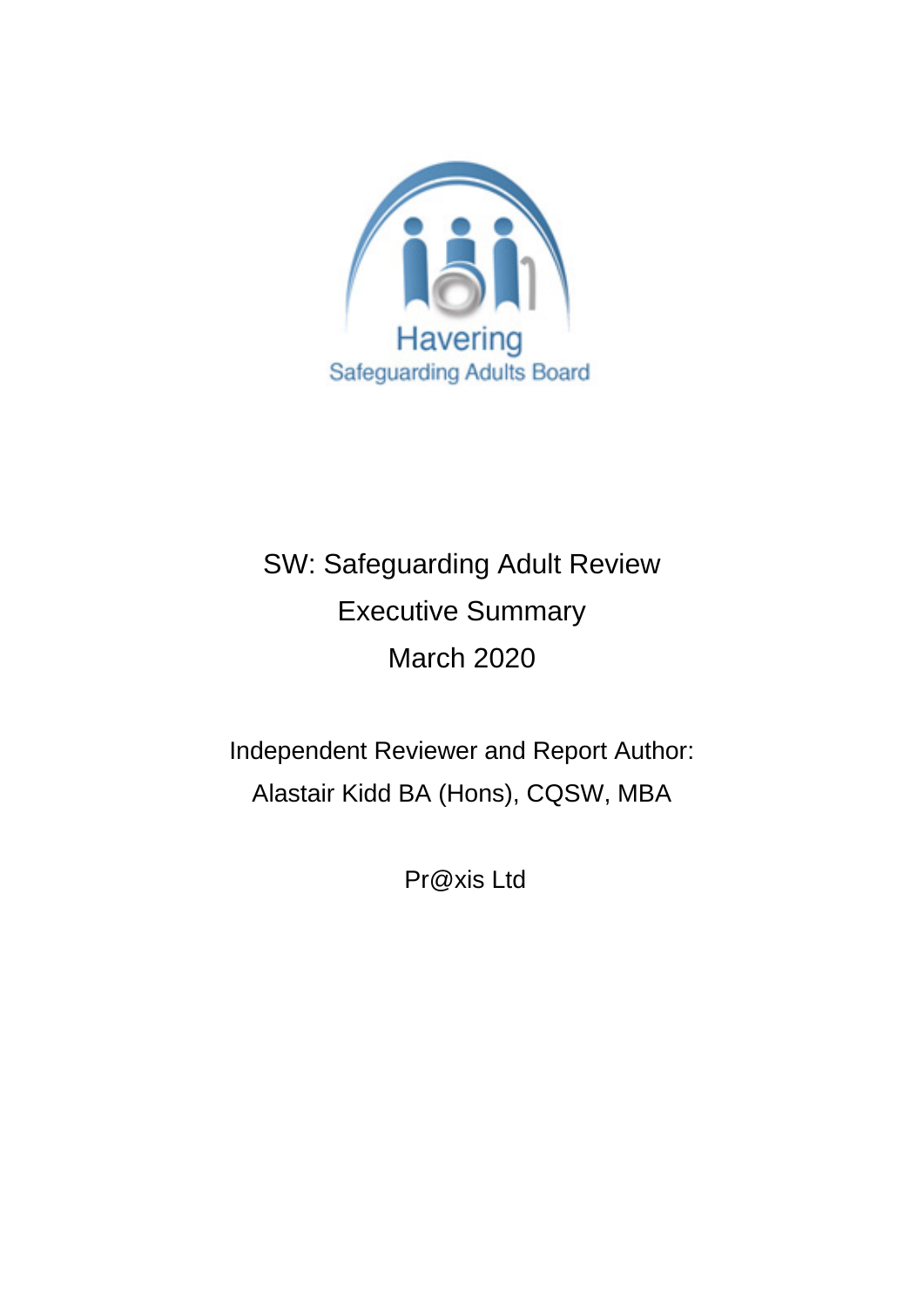## **1. Introduction**

- 1.1. SW was a 56-year-old woman with a diagnosis of depression, panic attacks, and borderline personality disorder, with persistent agoraphobic symptoms, since 1984. She had been receiving services from North East London NHS Foundation Trust (NELFT) since moving to Havering in 2010.
- 1.2. She died in May 2017, three weeks after moving to a bed sit in Harlow. The inquest concluded that she killed herself, and death was due to suspension by ligature and multiple drug toxicity.
- 1.3. A Case Review Working Group meeting, held on 07/11/2017, recommended undertaking a Safeguarding Adult Review (SAR), to the Chair of the Safeguarding Adult Board (SAB). It was determined that the criteria for an SAR had been met because she was an adult in the area with a need for care and support; taking her own life was seen as self-neglect; and there were reasonable concerns about how the agencies had worked together to safeguard her.

## **2. Methodology**

2.1. The following agencies contributed to the review:

- North East London NHS Foundation Trust (NELFT)
- London Borough of Havering (LBH) Housing Services
- Essex Partnership University NHS Foundation Trust (EPUT)
- Barking, Havering and Redbridge University Hospitals NHS Trust (BHRUT)
- Barking & Dagenham, Havering and Redbridge Clinical Commissioning Groups (BHR CCGs)
- London Ambulance Service (LAS)
- Peabody (formerly Family Mosaic)
- 2.2. Each agency undertook an Individual Management Review (IMR). A panel, with all key agencies represented, reviewed and discussed the findings of the IMRs, identified key lines of enquiry, and reviewed drafts of the Safeguarding Adult Review report written by an independent reviewer.
- 2.3. The independent reviewer met the family, liaised with them and sought their views; reviewed and coordinated the chronology and IMRs; and wrote the review report.
- 2.4. The review looked at any lessons that could be learnt about the way local professionals and agencies worked together, reviewed the effectiveness of local safeguarding practice and policy, and made recommendations that would improve the safeguarding of adults in the future.

## **3. Background summary**

- 3.1. SW was born in 1960, the third child of four siblings born to her Irish father and Italian / Irish mother. Several members of the family live in Dagenham and Chadwell Heath.
- 3.2. She suffered several losses from her nearest family. The most significant was the death of her oneyear old daughter in 1984. Her daughter's father died in 1986, her father in 1993 and her mother in 2011. She lost her husband in an accident at work in 2014.
- 3.3. SW had a long history of depression, and persistent agoraphobic symptoms which began following the death of her baby in 1984, and gradually worsened.
- 3.4. When she was first referred to NELFT services in March 2010, she reported a history of ten drug overdoses and attempts to take her own life. She often expressed suicidal thoughts including an overdose and attempt to hang herself on 07/03/2017.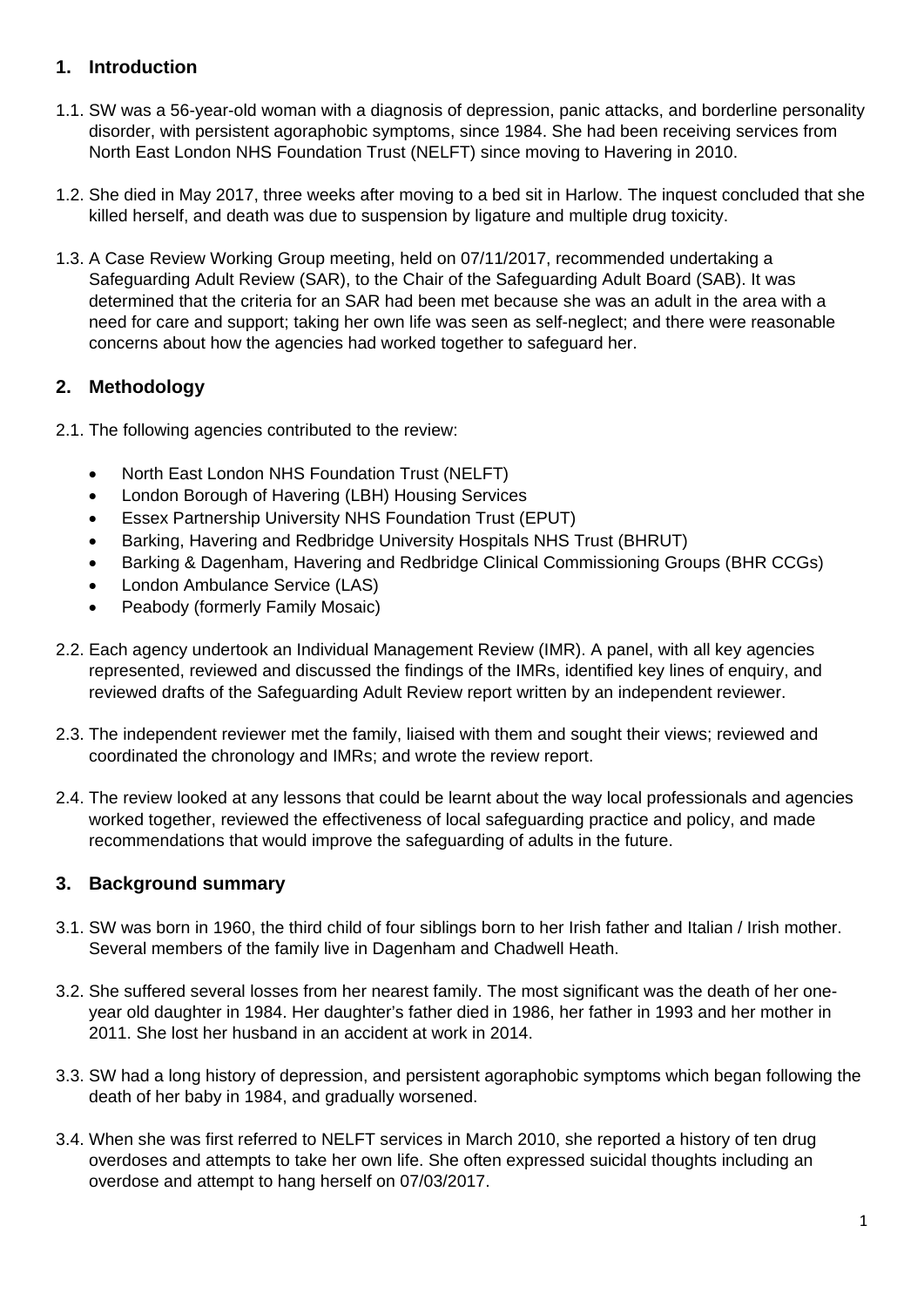- 3.5. She was diagnosed as having an Emotionally Unstable Personality Disorder in 2016. At her care plan meeting on 15/03/2017, this diagnosis was reconfirmed and accepted by her.
- 3.6. Staff that worked with her closely said that SW's appearance was often at odds with what she was saying at the time. She often told them she wanted to take her own life and wished to die. Her family also said she often threatened to kill herself.

### **4. Chronology of key events prior to her death**

- 4.1. During the last three years of her life, several losses and changes intensified SW's mental health problems. In 2014 her husband was killed in a work-related accident. The inquest was not held until January 2017 and she was greatly upset by the verdict of accidental death.
- 4.2. In April 2016, her landlord stated his intention to take back the home she had lived in with her husband. She applied to be rehoused by LBH Housing Services, but her application was refused until she was homeless. Formal eviction action began in January 2017 with an eviction date of March 2017. During these two months a homelessness assessment was undertaken by Housing Services and she selfharmed twice, requiring hospital treatment. On the night before her eviction date of 07/03/2017, she took an overdose and tried to hang herself.
- 4.3. Following her eviction and overdose, SW's nephew agreed that she could stay with him and his family, until she was offered permanent housing by Housing Services. Her presence caused some tensions within her nephew's household, including concerns about the welfare of his son. She stayed there for six weeks until her homelessness application was approved, and an offer of accommodation made.
- 4.4. SW was offered a bed sit in Harlow. Although she was reluctant to move away from her home area, she was told that this would be the only offer made and, because the accommodation offered by her nephew had broken down, she accepted the offer.
- 4.5. The approval of SW's homelessness application and the housing offer were both made on 13/04/2017, the Thursday before the Easter break, and she had to accept and move in by 18/04/2017, the Tuesday after the Easter break. Without prior notice, no local support services had been arranged for her, and she was faced with considerable practical and administrative difficulties in trying to access them.
- 4.6. Despite regular phone calls to mental health and acute crisis services in both Havering and Harlow, and threats to kill herself, SW had not been able to register with a GP, access her regular medication, or be referred to local support services by the time of her death, three weeks after she moved.
- 4.7. SW died, taking her own life, on 09/05/2017. The inquest on 04/09/2017 concluded that she had killed herself and death was due to suspension by ligature and multiple drug toxicity.

#### **5. Main themes and findings of the review.**

5.1. Several interrelated themes, in the form of questions, were explored, conclusions arrived at, and recommendations made. There is some overlap between the themes and interaction between them.

#### **5.2. Was there sufficient recognition by all agencies that several losses were creating a major personal crisis for SW?**

5.2.1. Over the last three years of her life, SW lost a number of protective factors that helped maintain stability in her life. This had the greatest impact after her move to Harlow.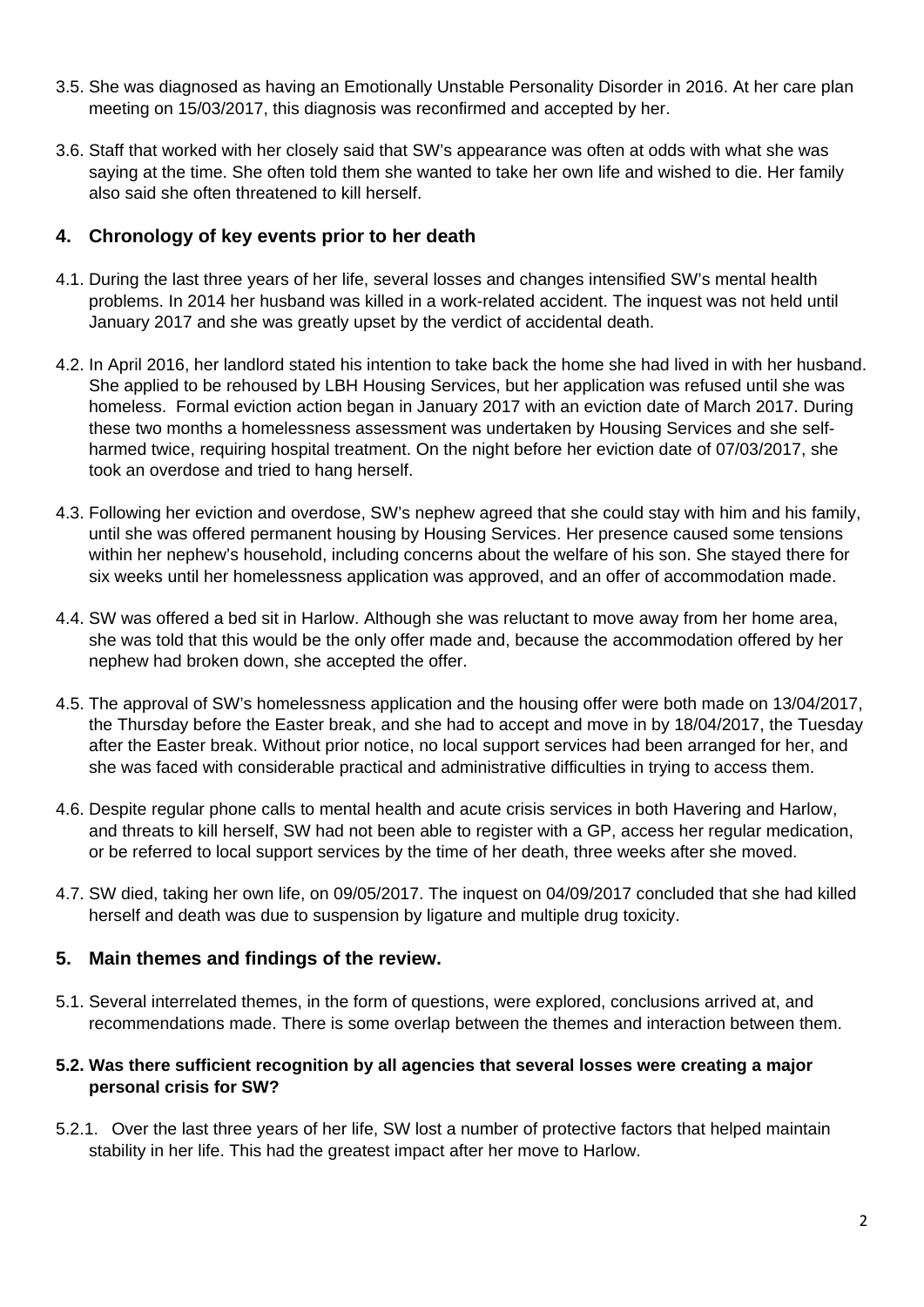- 5.2.2. Her husband was killed in a work-related accident in 2014 and the inquest verdict of accidental death in January 2017 compounded her distress. In March 2017 she lost the home she lived in with him. She was not able to take her dog and cat with her to the bedsit in Harlow and lost the comfort they provided.
- 5.2.3. SW's relationships with her family were changeable and volatile, but she had a lot of contact with family members who lived locally, and they provided her with a sense of identity and support. The move to Harlow cut her off from this potential source of support.
- 5.2.4. The potential impact of the loss of these protective factors, in a short period of time, on a woman who had made previous attempts to kill herself, were not sufficiently taken into account in the housing allocation process and led to an unsuitable offer being made.

#### **5.3. Could a more co-ordinated multi-agency approach have helped manage the risk better during the big changes that SW was going through?**

- 5.3.1. It is striking how much individual time and commitment was spent by professionals trying to help SW. The Havering Psychological Service, HAABIT workers within NELFT and her Peabody Support Worker all provided substantial support, sometimes daily. Individual liaison between professionals was undertaken but this was insufficient in the complex situation caused by her homelessness.
- 5.3.2. All the IMRs identified the lack of a coordinated response from the agencies. Housing and NELFT both concluded that there was a need for a multi-agency meeting or information sharing for complex, high-risk cases, when planning a move away from the local area, to ensure a safe transition and a transfer of access to required services.

#### **5.4. Should problems have been escalated within agencies at key times?**

- 5.4.1. There were occasions when regular processes were ineffective at problem solving. Escalating the case to nominated management or professional staff could have helped unlock access to services or enabled a more flexible response.
- 5.4.2. When SW overdosed and tried to hang herself at the time of her eviction, escalation could have initiated a more co-ordinated future approach to her care and her housing.
- 5.4.3. When SW moved to Harlow she was unable to sign on with a GP and thereby access services. This took no account of her eligibility, through ordinary residence, for care services under the Care Act 2014. Escalation to Senior Managers might have been able to cut through this impasse.

#### **5.5. Were risk assessments sufficiently robust or consistent to provide an effective framework for safeguarding SW?**

- 5.5.1. Risk assessments that effectively monitored SW's mental state and capacity, could have prompted multi-agency planning or started safeguarding procedures.
- 5.5.2. NELFT had primary responsibility for risk assessment while SW was resident in Havering. The use of risk levels in NELFT's Clinical Risk Assessment and Management Policy was inconsistent and never marked as high. It changed with individual factors or events, rather than relating to underlying trends such as her loss of protective factors.
- 5.5.3. It is possible that NELFT workers, while committed and caring, when faced with SW's constant expressed wishes to die, or intention to take her own life, became largely 'immune' to such threats, and hence less likely to notice changes which might increase the likelihood of her carrying them out.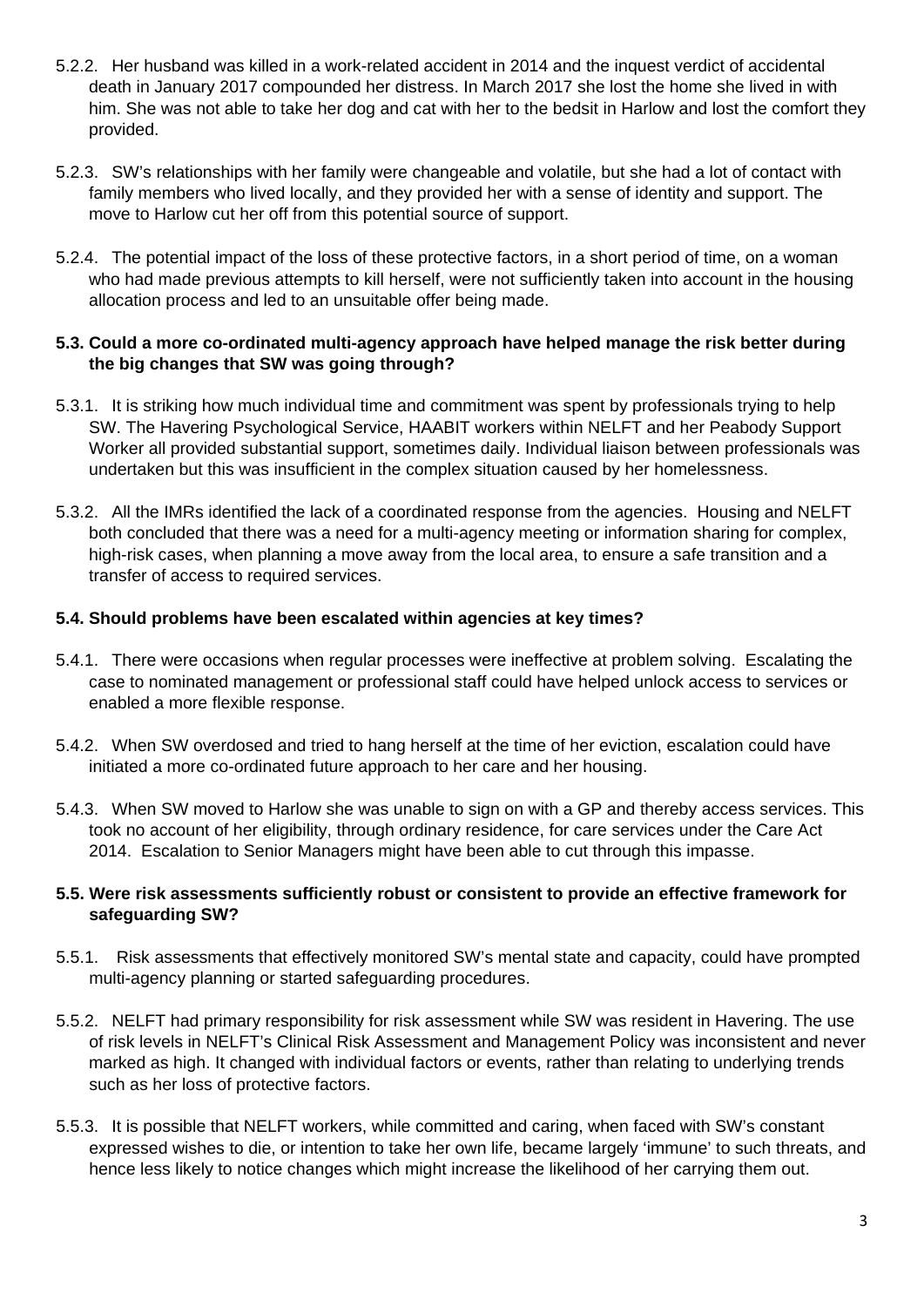#### **5.6. Were there occasions when a safeguarding referral should have been made, instigating a multiagency safeguarding plan?**

- 5.6.1. There were two main opportunities to make a safeguarding referral, which would have instigated multi-agency safeguarding planning. The first was on 07/03/2017, following her eviction, when SW attempted to overdose and hang herself. Safeguarding concerns were not followed through because she was discharged to a place of safety, her nephew's home, with community support. However, this arrangement was only temporary.
- 5.6.2. The second missed opportunity was after SW's move to Harlow. She was in a new situation, clearly in a state of high distress, without any of the support or protective factors she had been used to. None of the agencies questioned her ability to make reasonable decisions about her own safety and ask if protection was required

#### **5.7. Could family members have been engaged in a way that would have increased the support available to SW and reduced the risk of self-harm?**

- 5.7.1. SW's relationships with her family were complex and contradictory. At different times she was very close to, and dependent on, different family members. At other times she did not want them involved.
- 5.7.2. SW's sister, her closest relative, and niece contacted the mental health team to express concern about her mental health. They said they wanted to give information not receive it and to be part of her care plan and were critical of the decision not to do this. It should be noted that no consent is required to listen to a message or concern and take those into account in evaluating risk.
- 5.7.3. Her nephew was effectively her carer when she was staying with him, but he was not offered support in this role. Engaging with him by means of a carer's assessment under the Care Act may have helped support her stay there and avoided a sudden and unplanned move to Harlow.
- 5.7.4. NELFT is currently leading on a national multi-centre Open Dialogue pilot that involves working with the whole family or network, and not the individual alone. In future this might open up alternative solutions or sources of support, through a more systemic understanding of similar situations.

#### **5.8. Could a more responsive approach from the GP's surgery at the time of her housing crisis have helped reduce the risk of SW self-harming?**

- 5.8.1. SW's surgery was a single-handed practice and SW would have been challenging to work with due to her complex needs. However, both professional staff and SW and her family reported difficulties trying to contact SW's GP. The surgery acknowledged that more direct communication with the mental health team would have helped them provide SW with more effective support. Guidance from Housing to GPs about what information would assist Housing in their decision making, would be helpful.
- 5.8.2. Of greater concern were the delays in providing prescriptions once she had moved and, given her agoraphobia, sending them to local pharmacies where they could be collected for her. The surgery has since put a system in place where prescription requests can be sent electronically to a patient's nominated pharmacy.

#### **5.9. Could better management of SW's medication, following her overdose and attempt to hang herself on the day of her eviction, have made the fatal repeat of this action, three weeks after she moved to Harlow, less likely?**

5.9.1. Following SW's overdose on the day of her eviction, when she went to live with her nephew, he estimated that she was without prescriptions for 2-3 weeks. The lack of anti-depressants would have had an effect after about a week, therefore this period without medication was too long.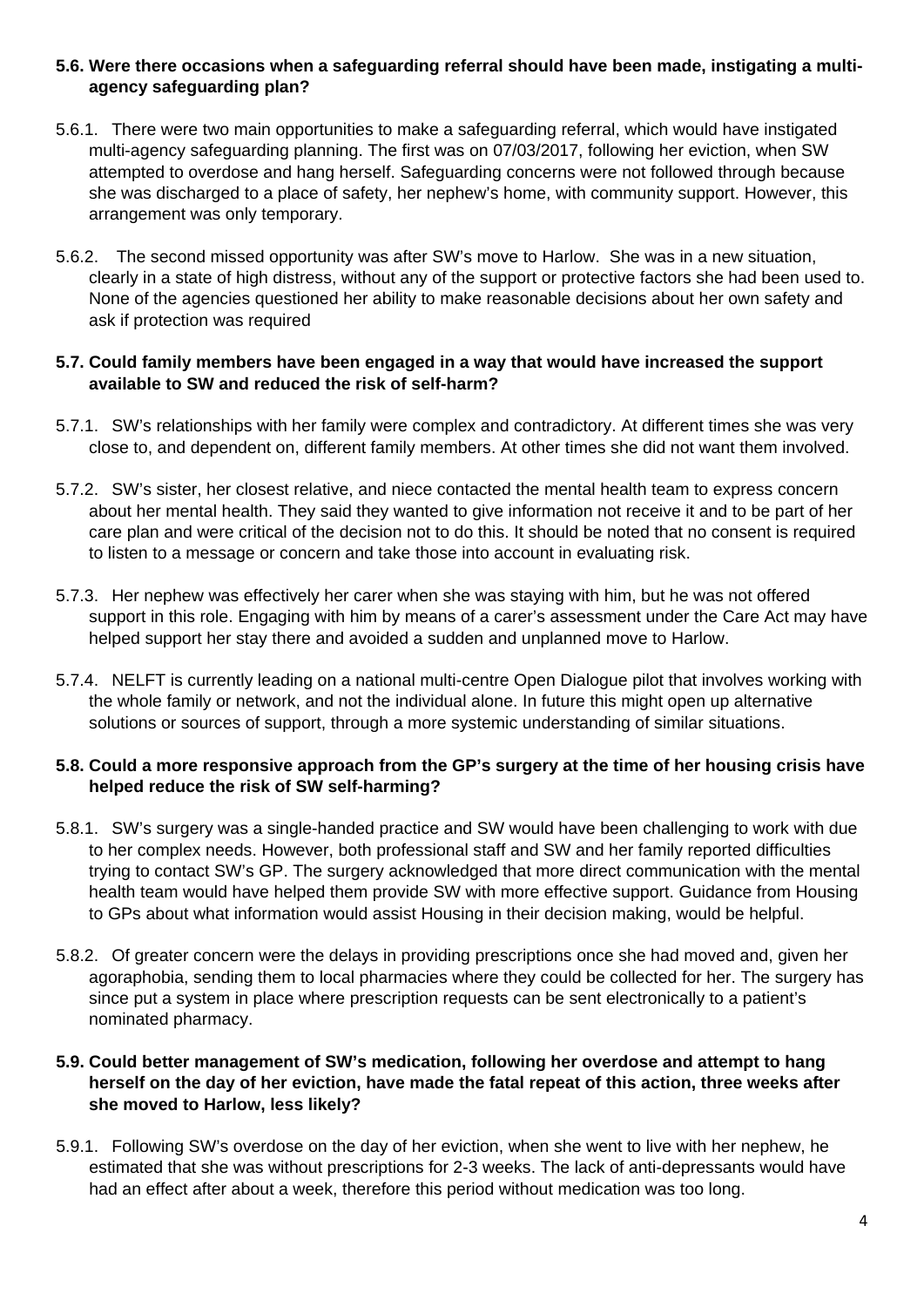5.9.2. Once she moved to Harlow on 18/04/2017, her inability to register with a GP meant she had no local access to medication. This was one of the consequences of the lack of a planned transfer of care. Again, she would have been without medication for two weeks, which would have impacted on her mental health at a time of acute stress.

#### **5.10. Could the decision-making process within Housing Services have led to a different offer of housing that might have better met her needs and reduced the risk of self-harm?**

- 5.10.1. Housing Services knew that SW was going to be homeless but waited for her to be evicted before acting. The Homelessness Reduction Act 2017 has since introduced a duty to prevent homelessness and produce a personalised housing plan. Such an approach here may have helped avert a crisis.
- 5.10.2. The second medical advice report from the Housing Services Medical Adviser appears to have been based on an out of date care plan before her overdose on 07/03/2017 and concluded she would not be vulnerable if homeless. This recommendation was, however, overridden and SW was considered vulnerable.
- 5.10.3. Concerns were expressed by the family and NELFT about difficulties in contacting Housing throughout the process to discuss mental health concerns. The allocation of a property in Harlow was made on a flawed assumption that relevant services and support would be readily available there and highlighted the lack of multi-agency working and prior planning required in complex care cases.

#### **5.11. How could the implementation of the offer of a tenancy in Harlow have been managed better to improve the support available to SW and reduce the likelihood of her self-harming?**

- 5.11.1. The timing of the property offer, just before Easter, meant that SW had to make an immediate decision on whether to take the property or not, without professional advice or support. With no prior knowledge of the move, Havering mental health services had no opportunity to set up services for her in Harlow.
- 5.11.2. Most significantly she had no GP, the key gateway for services in Harlow, and her agoraphobia prevented her attending a GP surgery to register with one. An immediate impact of having no GP was a lack of local access to prescriptions. The effects of having no medication would have happened at a time of isolation in an unknown area.
- 5.11.3. Additionally, family support was lacking at this time because relationships had become strained with her nephew, and her sister was unaware of her address.
- 5.11.4. The lack of multi-agency planning led to a breakdown of care arrangements that would be likely to have increased the chances of her self-harming.

## **6. Recommendations**

- 6.1. The following agencies NELFT; LBH Housing Services; BHRUT; EPUT; GPs; Peabody and other agencies such as Adult Social Care - should include the role of protective factors in mitigating the risks of self-harm and the impact of their loss or reduction on assessments of risk, in their training and procedures. BHR CCGs and West Essex CCG should give due regard to this recommendation in their quality assurance and commissioning role.
- 6.2. The following agencies NELFT; LBH Housing Services; BHRUT; EPUT; GPs; Peabody and other agencies such as Adult Social Care - should review their thresholds and procedures for initiating a multi-agency approach to planning around particular types of complex or high-risk cases, and ensure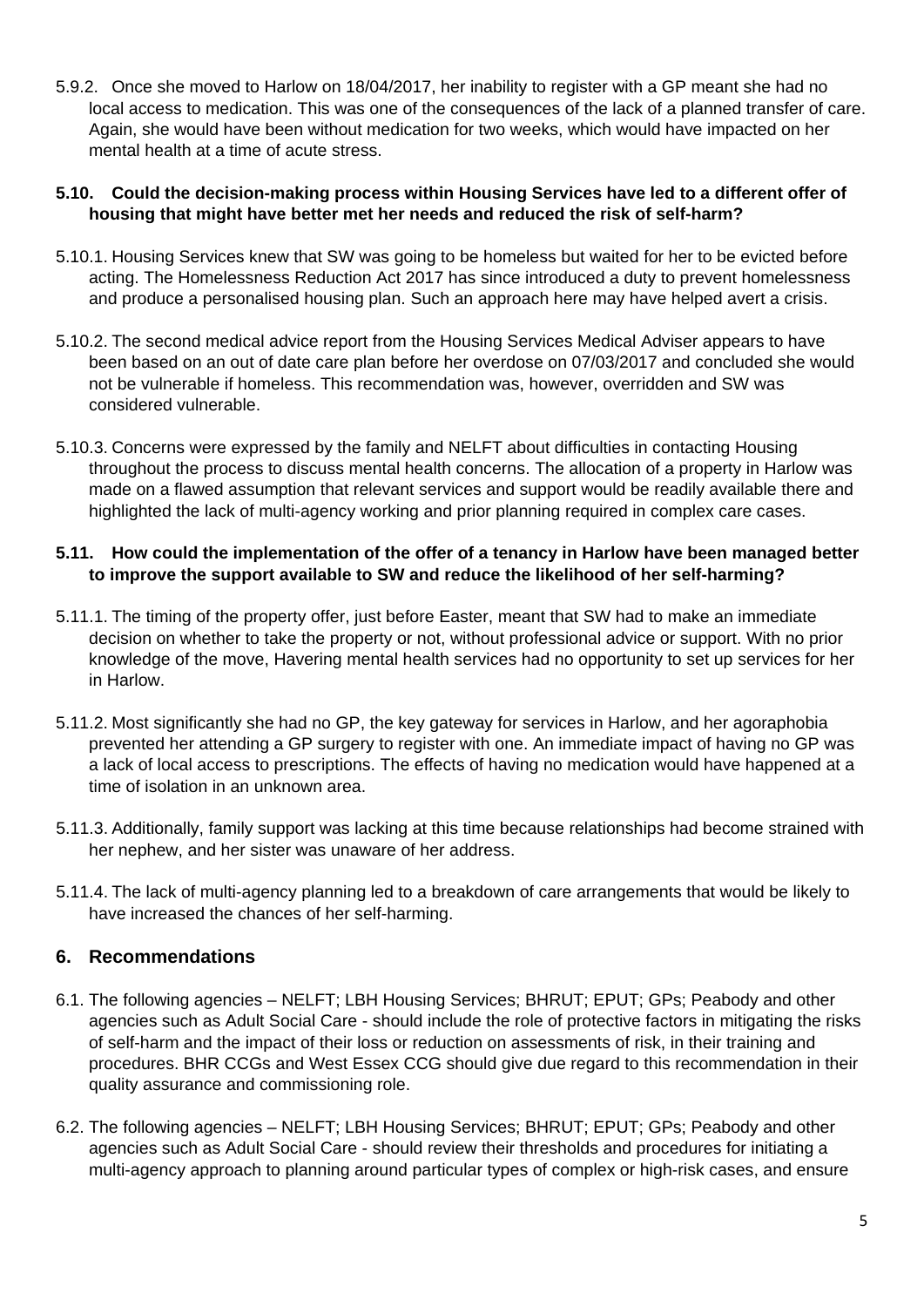staff receive appropriate training or briefing in these. BHR CCGs and West Essex CCG should give due regard to this recommendation in their quality assurance and commissioning role.

- 6.3. The following agencies NELFT; LBH Housing Services; GPs; Peabody and other agencies such as Adult Social Care - review how effectively the Havering Safeguarding Adult Board Escalation Policy, February 2019, is being implemented in their organisation, formulate an action plan for their organisation if required, and report back to the Havering Adult Safeguarding Board with any recommendations. BHR CCGs and West Essex CCG should give due regard to this recommendation in their quality assurance and commissioning role.
- 6.4. Endorsement of recommendation from NELFT Serious Incident investigation: risk assessment should reflect levels of risk across multiple areas, with risk mitigation measures, including the involvement of service users in the completion of care plans.
- 6.5. NELFT should undertake a review of risk assessment guidelines and staff training needs in this area, to address consistency of use by different staff, appropriate weighting of long-term underlying risks and immediate risks, and changes of circumstance that should prompt re-evaluation of risk and, if required, escalation. Other agencies should consider this recommendation in the context of their own organisation. BHR CCGs and West Essex CCG should give due regard to this recommendation in their quality assurance and commissioning role.
- 6.6. NELFT should implement a consistent approach to the recording of risk, according to the Clinical Risk Assessment and Management Policy, ensuring it is clear when a risk assessment has been undertaken and what the level of assessed risk is. Other agencies should consider this recommendation in the context of their own organisation. BHR CCGs and West Essex CCG should give due regard to this recommendation in their quality assurance and commissioning role.
- 6.7. NELFT should ensure that care plans are typed up and distributed within 24 hours of the review taking place, in line with NELFT policy, to ensure service users and professionals have up to date information. Other agencies should consider this recommendation in the context of their own organisation. BHR CCGs and West Essex CCG should give due regard to this recommendation in their quality assurance and commissioning role.
- 6.8. All organisations providing adult services in Havering should review their safeguarding guidance for working with service users with long term support needs, and ensure it includes advice on recognising the types of change of circumstance, that might trigger a safeguarding referral.
- 6.9. The following agencies NELFT; LBH Housing Services; EPUT; GPs; Peabody and other agencies such as Adult Social Care – should review operational procedures for situations when service users with long term support needs move to a different area, to ensure that the responsibilities of both incoming and outgoing areas are clear, especially in emergency or crisis situations. BHR CCGs and West Essex CCG should give due regard to this recommendation in their quality assurance and commissioning role.
- 6.10. All organisations providing support to service users with mental health issues should consider how the learning from the Open Dialogue model could help promote better outcomes by involving wider family and support networks to tackle difficult family dynamics.
- 6.11. NELFT and other agencies such as Adult Social Care should consider, when someone becomes a carer, how that impacts on their own situation, and how they can best be supported, by for example a carer's assessment under the Care Act 2014.
- 6.12. All GP surgeries should review their procedures on the issuing of prescriptions to patients with mental health conditions, following an overdose and when they move accommodation, to ensure they